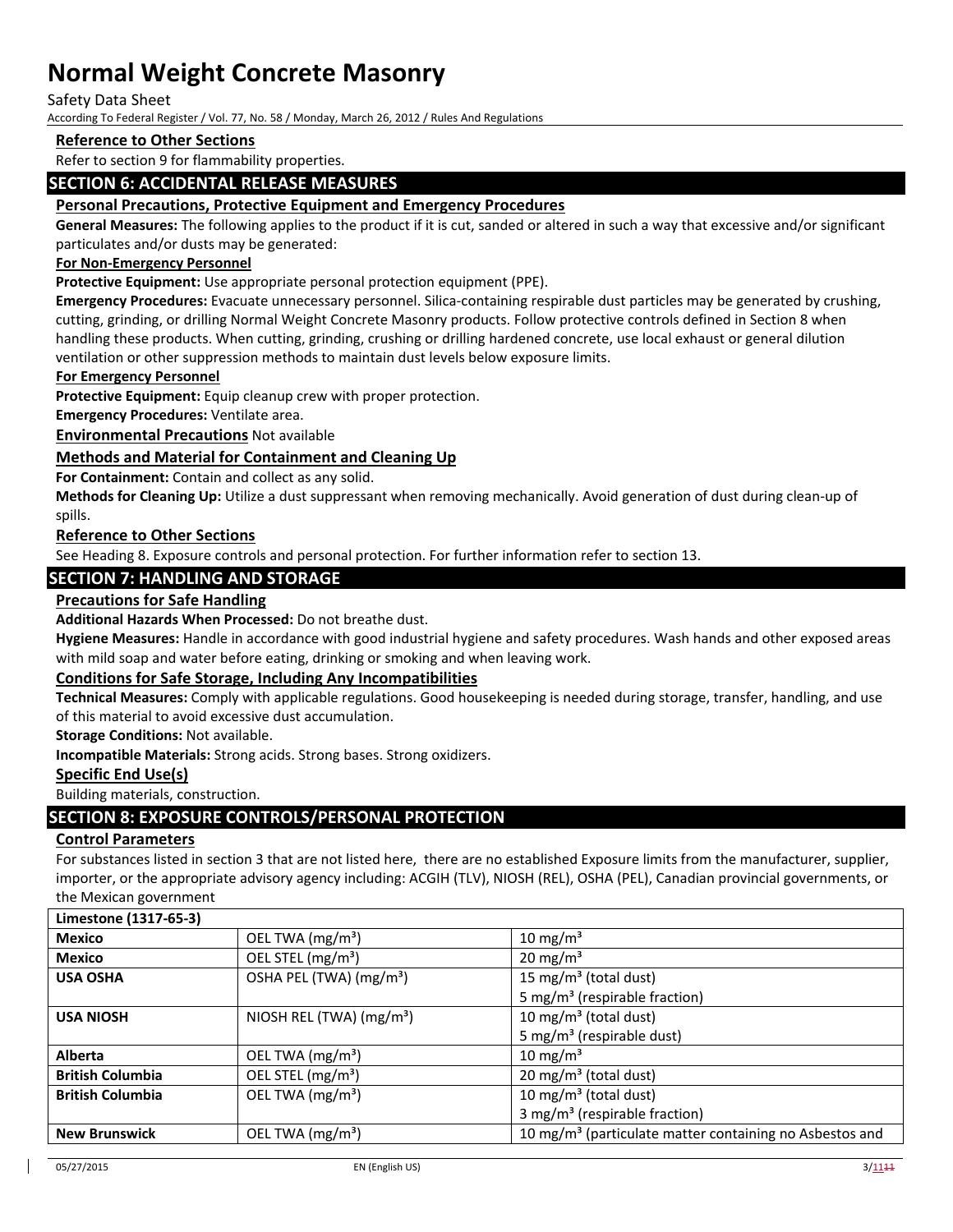Safety Data Sheet

According To Federal Register / Vol. 77, No. 58 / Monday, March 26, 2012 / Rules And Regulations

|                                    |                                            | <1% Crystalline silica)                                                   |
|------------------------------------|--------------------------------------------|---------------------------------------------------------------------------|
| <b>Nunavut</b>                     | OEL TWA (mg/m <sup>3</sup> )               | 5 mg/m <sup>3</sup> (respirable mass)                                     |
|                                    |                                            | 10 mg/m <sup>3</sup> (total mass)                                         |
| <b>Northwest Territories</b>       | OEL TWA (mg/m <sup>3</sup> )               | 5 mg/m <sup>3</sup> (respirable mass)                                     |
|                                    |                                            | 10 mg/m <sup>3</sup> (total mass)                                         |
| Québec                             | VEMP ( $mg/m3$ )                           | 10 mg/m <sup>3</sup> (Limestone, containing no Asbestos and <1%           |
|                                    |                                            | Crystalline silica-total dust)                                            |
| Saskatchewan                       | OEL STEL (mg/m <sup>3</sup> )              | $20 \text{ mg/m}^3$                                                       |
| Saskatchewan                       | OEL TWA (mg/m <sup>3</sup> )               | $10 \text{ mg/m}^3$                                                       |
| Yukon                              | OEL STEL (mg/m <sup>3</sup> )              | $20 \text{ mg/m}^3$                                                       |
| Yukon                              | OEL TWA (mg/m <sup>3</sup> )               | 30 mppcf                                                                  |
|                                    |                                            | $10 \text{ mg/m}^3$                                                       |
| Quartz (14808-60-7)                |                                            |                                                                           |
| <b>Mexico</b>                      | OEL TWA (mg/m <sup>3</sup> )               | 0.1 mg/m <sup>3</sup> (respirable fraction)                               |
| <b>USA ACGIH</b>                   | ACGIH TWA (mg/m <sup>3</sup> )             | 0.025 mg/m <sup>3</sup> (respirable fraction)                             |
| <b>USA ACGIH</b>                   | <b>ACGIH chemical category</b>             | A2 - Suspected Human Carcinogen                                           |
| <b>USA OSHA</b>                    | OSHA PEL (STEL) (mg/m <sup>3</sup> )       | 250 mppcf/%SiO <sub>2</sub> +5, 10mg/m <sup>3</sup> /%SiO <sub>2</sub> +2 |
| <b>USA NIOSH</b>                   | NIOSH REL (TWA) (mg/m <sup>3</sup> )       | $0.05$ mg/m <sup>3</sup> (respirable dust)                                |
| <b>USA IDLH</b>                    | US IDLH $(mg/m3)$                          | 50 mg/m <sup>3</sup> (respirable dust)                                    |
| Alberta                            | OEL TWA (mg/m <sup>3</sup> )               | 0.025 mg/m <sup>3</sup> (respirable particulate)                          |
| <b>British Columbia</b>            | OEL TWA (mg/m <sup>3</sup> )               | 0.025 mg/m <sup>3</sup> (respirable)                                      |
| <b>Manitoba</b>                    | OEL TWA (mg/m <sup>3</sup> )               | 0.025 mg/m <sup>3</sup> (respirable fraction)                             |
| <b>New Brunswick</b>               | OEL TWA (mg/m <sup>3</sup> )               | 0.1 mg/m <sup>3</sup> (respirable fraction)                               |
| <b>Newfoundland &amp; Labrador</b> | OEL TWA (mg/m <sup>3</sup> )               | 0.025 mg/m <sup>3</sup> (respirable fraction)                             |
| <b>Nova Scotia</b>                 | OEL TWA (mg/m <sup>3</sup> )               | 0.025 mg/m <sup>3</sup> (respirable fraction)                             |
| <b>Nunavut</b>                     | OEL TWA (mg/m <sup>3</sup> )               | $0.1 \text{ mg/m}^3$ (respirable mass)                                    |
|                                    |                                            | 0.3 mg/m <sup>3</sup> (total mass)                                        |
| <b>Northwest Territories</b>       | OEL TWA (mg/m <sup>3</sup> )               | 0.1 mg/m <sup>3</sup> (respirable mass)                                   |
|                                    |                                            | 0.3 mg/m <sup>3</sup> (total mass)                                        |
| <b>Ontario</b>                     | OEL TWA (mg/m <sup>3</sup> )               | 0.10 mg/m <sup>3</sup> (designated substances regulation-respirable)      |
| <b>Prince Edward Island</b>        | $\overline{OE}$ L TWA (mg/m <sup>3</sup> ) | 0.025 mg/m <sup>3</sup> (respirable fraction)                             |
| Québec                             | VEMP ( $mg/m3$ )                           | $0.1$ mg/m <sup>3</sup> (respirable dust)                                 |
| Saskatchewan                       | OEL TWA (mg/m <sup>3</sup> )               | 0.05 mg/m <sup>3</sup> (respirable fraction)                              |
| Yukon                              | OEL TWA (mg/m <sup>3</sup> )               | 300 particle/mL                                                           |
| Silica, amorphous (7631-86-9)      |                                            |                                                                           |
| <b>USA OSHA</b>                    | OSHA PEL (TWA) (mg/m <sup>3</sup> )        | 6 mg/ $m3$                                                                |
| <b>USA OSHA</b>                    | OSHA PEL (TWA) (ppm)                       | 20 mppcf (80mg/m <sup>3</sup> /%SiO <sub>2</sub> )                        |
| <b>USA NIOSH</b>                   | NIOSH REL (TWA) (mg/m <sup>3</sup> )       | 6 mg/m <sup>3</sup>                                                       |
| <b>USA IDLH</b>                    | US IDLH $(mg/m3)$                          | 3000 mg/m <sup>3</sup>                                                    |
| <b>Nunavut</b>                     | OEL TWA (mg/m <sup>3</sup> )               | 2 mg/m <sup>3</sup> (respirable mass)                                     |
|                                    |                                            | 5 mg/m <sup>3</sup> (total mass)                                          |
|                                    |                                            | 0.05 mg/m <sup>3</sup> (regulated under Silica flour-respirable mass)     |
|                                    |                                            | 0.15 mg/m <sup>3</sup> (regulated under Silica flour, total mass)         |
| <b>Northwest Territories</b>       | OEL TWA (mg/m <sup>3</sup> )               | 2 mg/m <sup>3</sup> (respirable mass)                                     |
|                                    |                                            | 5 mg/m <sup>3</sup> (total mass)                                          |
|                                    |                                            | 0.05 mg/m <sup>3</sup> (regulated under Silica flour-respirable mass)     |
|                                    |                                            | 0.15 mg/m <sup>3</sup> (total mass, regulated under Silica flour)         |
| Yukon                              | OEL TWA (mg/m <sup>3</sup> )               | 300 particle/mL (as measured by Konimeter                                 |
|                                    |                                            | instrumentation)                                                          |
|                                    |                                            | 20 mppcf (as measured by Impinger instrumentation)                        |
|                                    |                                            | 2 mg/m <sup>3</sup> (respirable mass)                                     |

 $\mathsf{l}$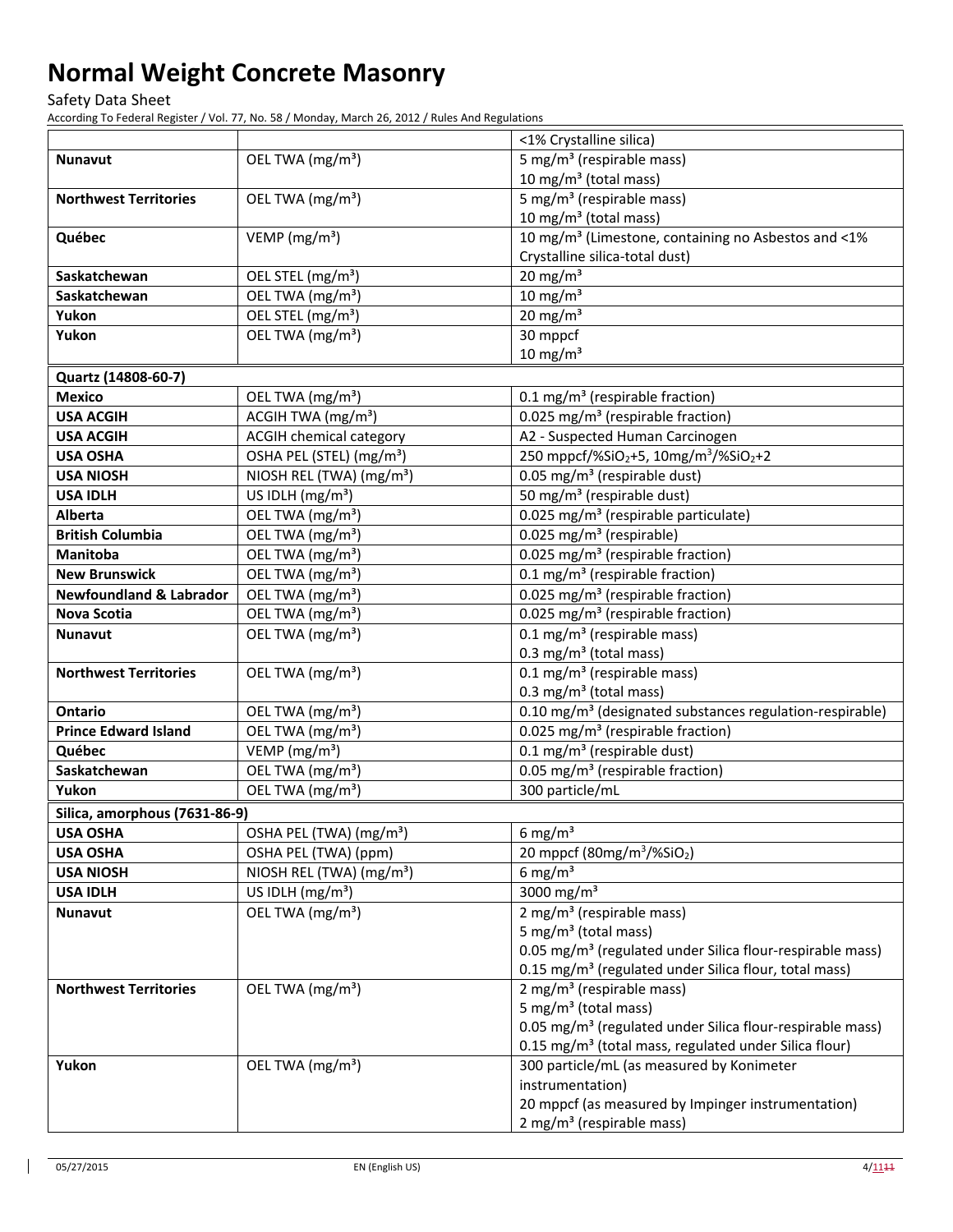Safety Data Sheet

According To Federal Register / Vol. 77, No. 58 / Monday, March 26, 2012 / Rules And Regulations

| Aluminum oxide (1344-28-1)               |                                      |                                                                                |
|------------------------------------------|--------------------------------------|--------------------------------------------------------------------------------|
| <b>Mexico</b>                            | OEL TWA (mg/m <sup>3</sup> )         | 10 mg/m $3$                                                                    |
| <b>USA ACGIH</b>                         | ACGIH TWA (mg/m <sup>3</sup> )       | $10 \text{ mg/m}^3$                                                            |
| <b>USA OSHA</b>                          | OSHA PEL (TWA) (mg/m <sup>3</sup> )  | 15 mg/m <sup>3</sup> (total dust)                                              |
|                                          |                                      | 5 mg/m <sup>3</sup> (respirable fraction)                                      |
| Alberta                                  | OEL TWA (mg/m <sup>3</sup> )         | $10 \text{ mg/m}^3$                                                            |
| <b>New Brunswick</b>                     | OEL TWA (mg/m <sup>3</sup> )         | 10 mg/m <sup>3</sup> (particulate matter containing no Asbestos and            |
|                                          |                                      | <1% Crystalline silica)                                                        |
| <b>Nunavut</b>                           | OEL STEL (mg/m <sup>3</sup> )        | $20 \text{ mg/m}^3$                                                            |
| <b>Nunavut</b>                           | OEL TWA (mg/m <sup>3</sup> )         | $10 \text{ mg/m}^3$                                                            |
|                                          |                                      | 5 mg/m <sup>3</sup> (respirable mass)                                          |
|                                          |                                      | 10 mg/m <sup>3</sup> (total mass)                                              |
| <b>Northwest Territories</b>             | OEL STEL (mg/m <sup>3</sup> )        | $20$ mg/m <sup>3</sup>                                                         |
| <b>Northwest Territories</b>             | OEL TWA (mg/m <sup>3</sup> )         | $10 \text{ mg/m}^3$                                                            |
|                                          |                                      | 5 mg/m <sup>3</sup> (respirable mass)                                          |
|                                          |                                      | 10 mg/m <sup>3</sup> (total mass)                                              |
| Québec                                   | VEMP ( $mg/m3$ )                     | 10 mg/m <sup>3</sup> (containing no Asbestos and <1% Crystalline               |
|                                          |                                      | silica-total dust)                                                             |
| Saskatchewan                             | OEL STEL (mg/m <sup>3</sup> )        | $20 \text{ mg/m}^3$                                                            |
| Saskatchewan                             | OEL TWA (mg/m <sup>3</sup> )         | $10 \text{ mg/m}^3$                                                            |
| Yukon                                    | OEL STEL (mg/m <sup>3</sup> )        | 20 mg/m <sup>3</sup> (Al2O3)                                                   |
| Yukon                                    | OEL TWA (mg/m <sup>3</sup> )         | 30 mppcf (Al2O3)                                                               |
|                                          |                                      | 10 mg/m <sup>3</sup> (Al2O3)                                                   |
| Cement, portland, chemicals (65997-15-1) |                                      |                                                                                |
| <b>Mexico</b>                            | OEL TWA (mg/m <sup>3</sup> )         | $10 \text{ mg/m}^3$                                                            |
| <b>Mexico</b>                            | OEL STEL (mg/m <sup>3</sup> )        | $20 \text{ mg/m}^3$                                                            |
| <b>USA ACGIH</b>                         | ACGIH TWA (mg/m <sup>3</sup> )       | 1 mg/m <sup>3</sup> (particulate matter containing no asbestos and             |
|                                          |                                      | <1% crystalline silica, respirable fraction)                                   |
| <b>USA ACGIH</b>                         | <b>ACGIH chemical category</b>       | Not Classifiable as a Human Carcinogen                                         |
| <b>USA OSHA</b>                          | OSHA PEL (TWA) (mg/m <sup>3</sup> )  | 15 mg/m <sup>3</sup> (total dust)                                              |
| <b>USA NIOSH</b>                         | NIOSH REL (TWA) (mg/m <sup>3</sup> ) | 5 mg/m <sup>3</sup> (respirable fraction)<br>10 mg/m <sup>3</sup> (total dust) |
|                                          |                                      | 5 mg/m <sup>3</sup> (respirable dust)                                          |
| <b>USA IDLH</b>                          | US IDLH $(mg/m3)$                    | 5000 mg/m <sup>3</sup>                                                         |
| Alberta                                  | OEL TWA (mg/m <sup>3</sup> )         | $10 \text{ mg/m}^3$                                                            |
| <b>British Columbia</b>                  | OEL TWA (mg/m <sup>3</sup> )         | 10 mg/m <sup>3</sup> (total particulate matter containing no Asbestos          |
|                                          |                                      | and <1% Crystalline silica-total particulate)                                  |
|                                          |                                      | 3 mg/m <sup>3</sup> (particulate matter containing no Asbestos and             |
|                                          |                                      | <1% Crystalline silica-respirable particulate)                                 |
| Manitoba                                 | OEL TWA (mg/m <sup>3</sup> )         | 1 mg/m <sup>3</sup> (particulate matter containing no Asbestos and             |
|                                          |                                      | <1% Crystalline silica-respirable fraction)                                    |
| <b>New Brunswick</b>                     | OEL TWA (mg/m <sup>3</sup> )         | 10 mg/m <sup>3</sup> (particulate matter containing no Asbestos and            |
|                                          |                                      | <1% Crystalline silica)                                                        |
| <b>Newfoundland &amp; Labrador</b>       | OEL TWA (mg/m <sup>3</sup> )         | 1 mg/m <sup>3</sup> (particulate matter containing no Asbestos and             |
|                                          |                                      | <1% Crystalline silica-respirable fraction)                                    |
| Nova Scotia                              | OEL TWA (mg/m <sup>3</sup> )         | 1 mg/m <sup>3</sup> (particulate matter containing no Asbestos and             |
|                                          |                                      | <1% Crystalline silica-respirable fraction)                                    |
| <b>Nunavut</b>                           | OEL TWA (mg/m <sup>3</sup> )         | 5 mg/m <sup>3</sup> (respirable mass)                                          |
|                                          |                                      | 10 mg/m <sup>3</sup> (total mass)                                              |
| <b>Northwest Territories</b>             | OEL TWA (mg/m <sup>3</sup> )         | 5 mg/m <sup>3</sup> (respirable mass)                                          |
|                                          |                                      | 10 mg/m <sup>3</sup> (total mass)                                              |
| Ontario                                  | OEL TWA (mg/m <sup>3</sup> )         | 1 mg/m <sup>3</sup> (containing no Asbestos and <1% Crystalline                |

 $\overline{\phantom{a}}$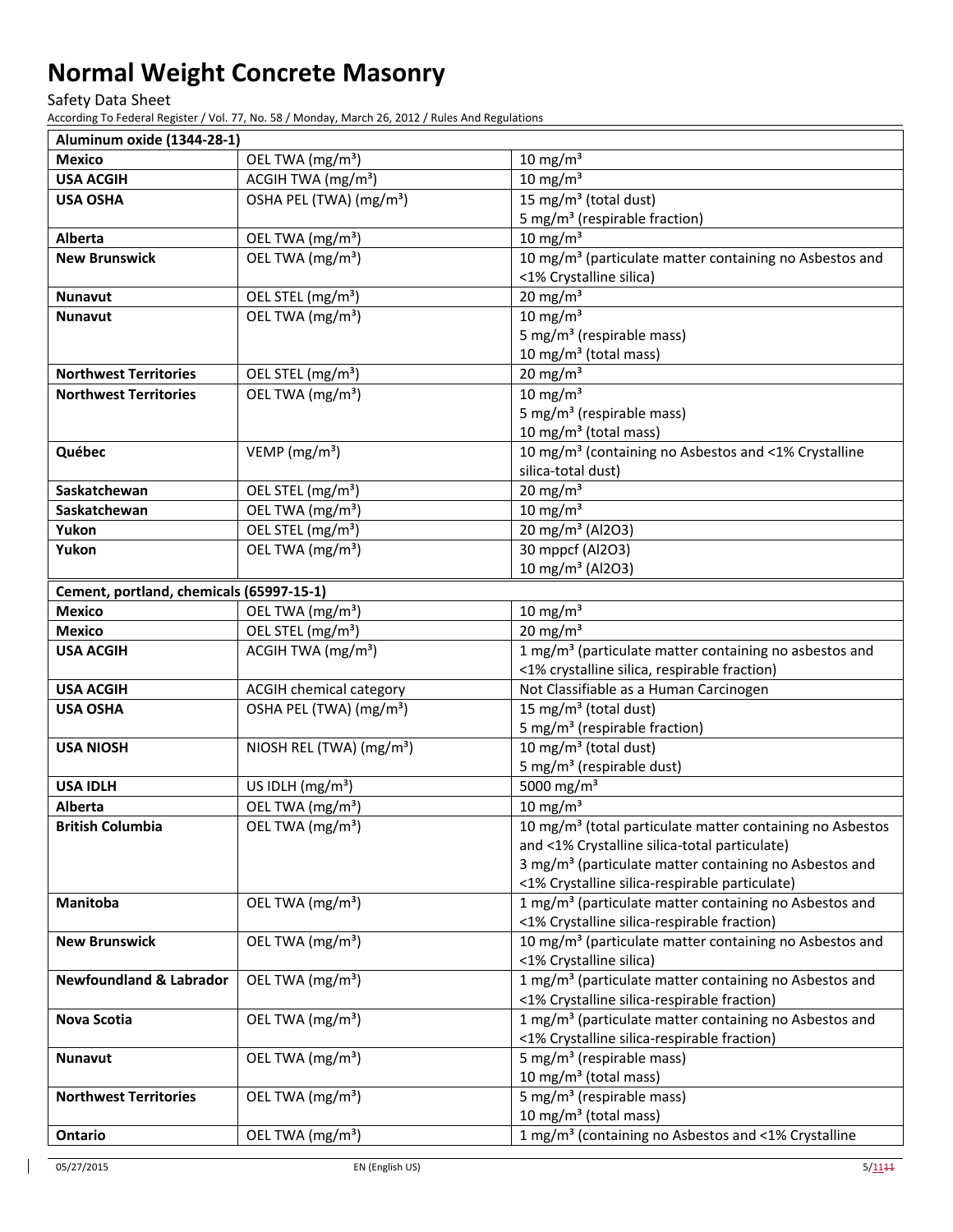Safety Data Sheet

According To Federal Register / Vol. 77, No. 58 / Monday, March 26, 2012 / Rules And Regulations

|                                    |                                      | silica-respirable)                                                                              |
|------------------------------------|--------------------------------------|-------------------------------------------------------------------------------------------------|
| <b>Prince Edward Island</b>        | OEL TWA (mg/m <sup>3</sup> )         | 1 mg/m <sup>3</sup> (particulate matter containing no Asbestos and                              |
|                                    |                                      | <1% Crystalline silica-respirable fraction)                                                     |
| Québec                             | VEMP (mg/m <sup>3</sup> )            | 10 mg/m <sup>3</sup> (containing no Asbestos and <1% Crystalline                                |
|                                    |                                      | silica-total dust)                                                                              |
|                                    |                                      | 5 mg/m <sup>3</sup> (containing no Asbestos and <1% Crystalline                                 |
|                                    |                                      | silica-respirable dust)                                                                         |
| Saskatchewan                       | OEL STEL (mg/m <sup>3</sup> )        | $20 \text{ mg/m}^3$                                                                             |
| Saskatchewan                       | OEL TWA (mg/m <sup>3</sup> )         | $10 \text{ mg/m}^3$                                                                             |
| Yukon                              | OEL STEL (mg/m <sup>3</sup> )        | $20 \text{ mg/m}^3$                                                                             |
| Yukon                              | OEL TWA (mg/m <sup>3</sup> )         | 30 mppcf                                                                                        |
|                                    |                                      | $10 \text{ mg/m}^3$                                                                             |
| Iron oxide (Fe2O3) (1309-37-1)     |                                      |                                                                                                 |
| <b>Mexico</b>                      | OEL TWA (mg/m <sup>3</sup> )         | 5 mg/ $m3$                                                                                      |
| <b>Mexico</b>                      | OEL STEL (mg/m <sup>3</sup> )        | $10 \text{ mg/m}^3$                                                                             |
| <b>USA ACGIH</b>                   | ACGIH TWA (mg/m <sup>3</sup> )       | 5 mg/m <sup>3</sup> (respirable fraction)                                                       |
| <b>USA ACGIH</b>                   | <b>ACGIH chemical category</b>       | Not Classifiable as a Human Carcinogen                                                          |
| <b>USA OSHA</b>                    | OSHA PEL (TWA) (mg/m <sup>3</sup> )  | 10 mg/m $3$ (fume)                                                                              |
|                                    |                                      | 15 mg/m <sup>3</sup> (total dust)                                                               |
|                                    |                                      | 5 mg/m <sup>3</sup> (respirable fraction)                                                       |
| <b>USA NIOSH</b>                   | NIOSH REL (TWA) (mg/m <sup>3</sup> ) | 5 mg/m <sup>3</sup> (dust and fume)                                                             |
| <b>USA IDLH</b>                    | US IDLH $(mg/m3)$                    | 2500 mg/m <sup>3</sup> (dust and fume)                                                          |
| <b>Alberta</b>                     | OEL TWA (mg/m <sup>3</sup> )         | 5 mg/m <sup>3</sup> (respirable)                                                                |
| <b>British Columbia</b>            | OEL STEL (mg/m <sup>3</sup> )        | $10$ mg/m <sup>3</sup> (fume)                                                                   |
| <b>British Columbia</b>            | OEL TWA (mg/m <sup>3</sup> )         | 10 mg/m <sup>3</sup> (total particulate matter containing no Asbestos                           |
|                                    |                                      | and <1% Crystalline silica-total particulate)                                                   |
|                                    |                                      | 3 mg/m <sup>3</sup> (particulate matter containing no Asbestos and                              |
|                                    |                                      | <1% Crystalline silica-respirable particulate)                                                  |
|                                    |                                      | 5 mg/m <sup>3</sup> (dust and fume)                                                             |
| <b>Manitoba</b>                    | OEL TWA (mg/m <sup>3</sup> )         | 5 mg/m <sup>3</sup> (respirable fraction)                                                       |
| <b>New Brunswick</b>               | OEL TWA (mg/m <sup>3</sup> )         | 5 mg/m <sup>3</sup> (particulate matter containing no Asbestos and                              |
|                                    |                                      | <1% Crystalline silica, dust and fume)                                                          |
|                                    |                                      | 10 mg/m <sup>3</sup> (regulated under Rouge-particulate matter                                  |
| <b>Newfoundland &amp; Labrador</b> |                                      | containing no Asbestos and <1% Crystalline silica)<br>5 mg/m <sup>3</sup> (respirable fraction) |
|                                    | OEL TWA (mg/m <sup>3</sup> )         | 5 mg/m <sup>3</sup> (respirable fraction)                                                       |
| Nova Scotia                        | OEL TWA (mg/m <sup>3</sup> )         | 5 mg/m <sup>3</sup> (respirable mass)                                                           |
| <b>Nunavut</b>                     | OEL TWA (mg/m <sup>3</sup> )         | 10 mg/m <sup>3</sup> (total mass)                                                               |
| <b>Northwest Territories</b>       | OEL TWA (mg/m <sup>3</sup> )         | 5 mg/m <sup>3</sup> (respirable mass)                                                           |
|                                    |                                      | 10 mg/m <sup>3</sup> (total mass)                                                               |
| <b>Ontario</b>                     | OEL TWA (mg/m <sup>3</sup> )         | 5 mg/m <sup>3</sup> (respirable)                                                                |
| <b>Prince Edward Island</b>        | OEL TWA (mg/m <sup>3</sup> )         | 5 mg/m <sup>3</sup> (respirable fraction)                                                       |
| Québec                             | VEMP ( $mg/m3$ )                     | 5 mg/m <sup>3</sup> (dust and fume)                                                             |
|                                    |                                      | 10 mg/m <sup>3</sup> (containing no Asbestos and <1% Crystalline                                |
|                                    |                                      | silica, regulated under Rouge-total dust)                                                       |
| Saskatchewan                       | OEL STEL (mg/m <sup>3</sup> )        | 10 mg/m <sup>3</sup> (dust and fume)                                                            |
|                                    |                                      | 20 mg/m <sup>3</sup> (regulated under Rouge)                                                    |
| Saskatchewan                       | OEL TWA (mg/m <sup>3</sup> )         | 5 mg/m <sup>3</sup> (dust and fume)                                                             |
|                                    |                                      | 10 mg/m <sup>3</sup> (regulated under Rouge)                                                    |
| Yukon                              | OEL STEL (mg/m <sup>3</sup> )        | 10 mg/m <sup>3</sup> (fume)                                                                     |
|                                    |                                      | 20 mg/m <sup>3</sup> (regulated under Rouge)                                                    |
| Yukon                              | OEL TWA (mg/m <sup>3</sup> )         | 5 mg/m <sup>3</sup> (fume)                                                                      |
|                                    |                                      |                                                                                                 |

 $\overline{\phantom{a}}$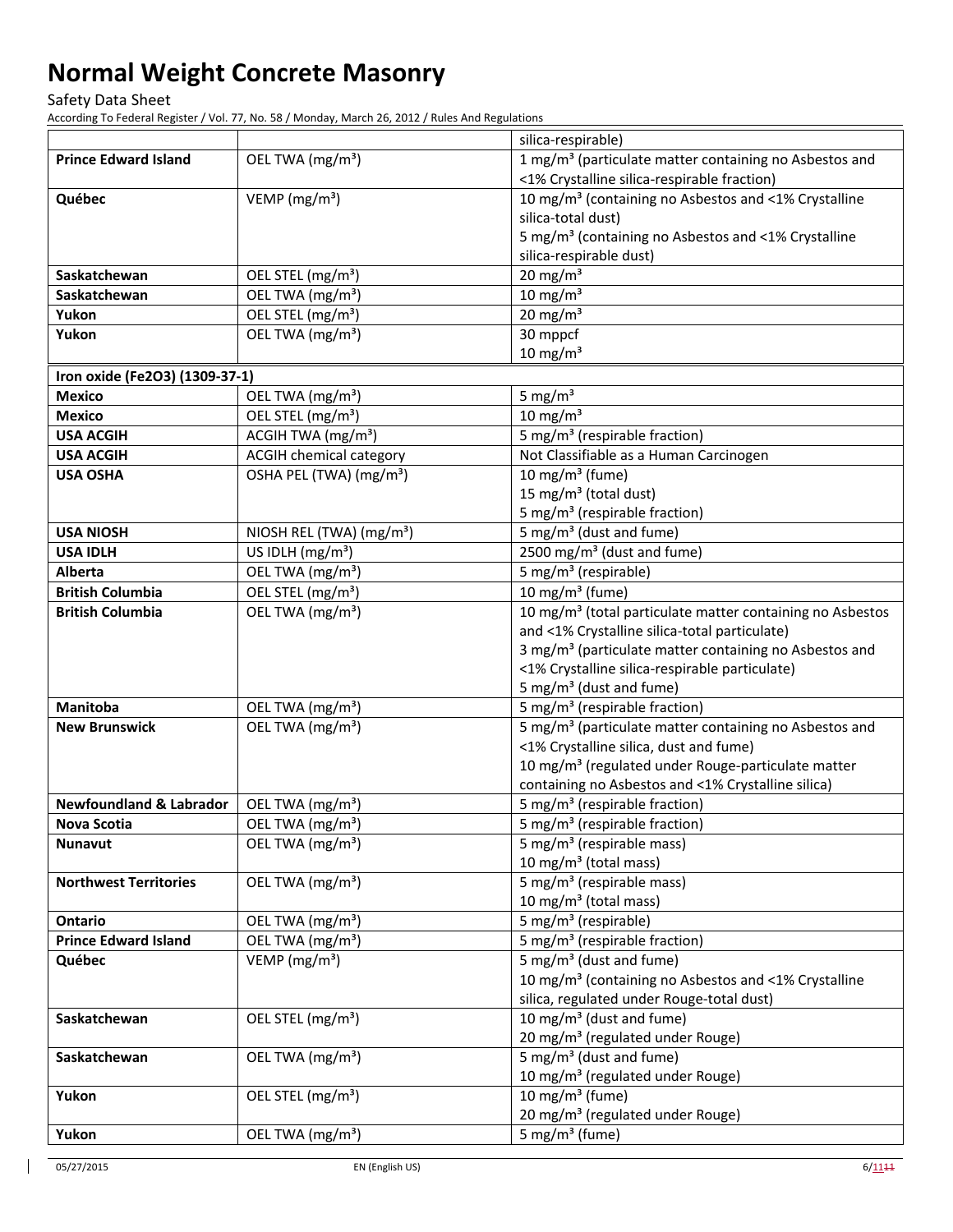Safety Data Sheet

According To Federal Register / Vol. 77, No. 58 / Monday, March 26, 2012 / Rules And Regulations

30 mppcf (regulated under Rouge) 10 mg/m<sup>3</sup> (regulated under Rouge)

### **Exposure Controls**

**Appropriate Engineering Controls:** Ensure adequate ventilation, especially in confined areas. Clean water should be available in the immediate vicinity of any potential exposure. Ensure all national/local regulations are observed.

**Personal Protective Equipment:** Protective goggles or safety glasses. Gloves. Protective clothing. Dust formation: dust mask.



**Materials for Protective Clothing:** Wear suitable materials and fabrics.

**Hand Protection:** Wear protective gloves.

**Eye Protection:** Goggles or safety glasses.

**Skin and Body Protection:** Wear suitable protective clothing.

**Respiratory Protection:** Use NIOSH‐approved dust mask if dust has the potential to become airborne.

## **SECTION 9: PHYSICAL AND CHEMICAL PROPERTIES**

**Information on Basic Physical and Chemical Properties**

| <b>Physical State</b>                                    |                      | Solid                                                                 |
|----------------------------------------------------------|----------------------|-----------------------------------------------------------------------|
|                                                          |                      | Not available                                                         |
| Appearance                                               |                      |                                                                       |
| Odor                                                     |                      | Odorless                                                              |
| <b>Odor Threshold</b>                                    |                      | Not available                                                         |
| рH                                                       |                      | Not available                                                         |
| <b>Evaporation Rate</b>                                  |                      | Not available                                                         |
| <b>Melting Point</b>                                     |                      | Not available                                                         |
| <b>Freezing Point</b>                                    |                      | Not available                                                         |
| <b>Boiling Point</b>                                     |                      | Not available                                                         |
| <b>Flash Point</b>                                       |                      | Not available                                                         |
| <b>Auto-ignition Temperature</b>                         |                      | Not available                                                         |
| <b>Decomposition Temperature</b>                         |                      | Not available                                                         |
| Flammability (solid, gas)                                |                      | Not available                                                         |
| <b>Lower Flammable Limit</b>                             |                      | Not available                                                         |
| <b>Upper Flammable Limit</b>                             |                      | Not available                                                         |
| <b>Vapor Pressure</b>                                    |                      | Not available                                                         |
| Relative Vapor Density at 20 °C                          |                      | Not available                                                         |
| <b>Relative Density</b>                                  |                      | Not available                                                         |
| <b>Specific Gravity</b>                                  |                      | Not available                                                         |
| Solubility                                               |                      | Not soluble in water.                                                 |
| <b>Partition Coefficient: N-Octanol/Water</b>            |                      | Not available                                                         |
| <b>Viscosity</b>                                         |                      | Not available                                                         |
| <b>Explosion Data - Sensitivity to Mechanical Impact</b> | $\ddot{\phantom{a}}$ | Not expected to present an explosion hazard due to mechanical impact. |
| Explosion Data - Sensitivity to Static Discharge         |                      | Not expected to present an explosion hazard due to static discharge.  |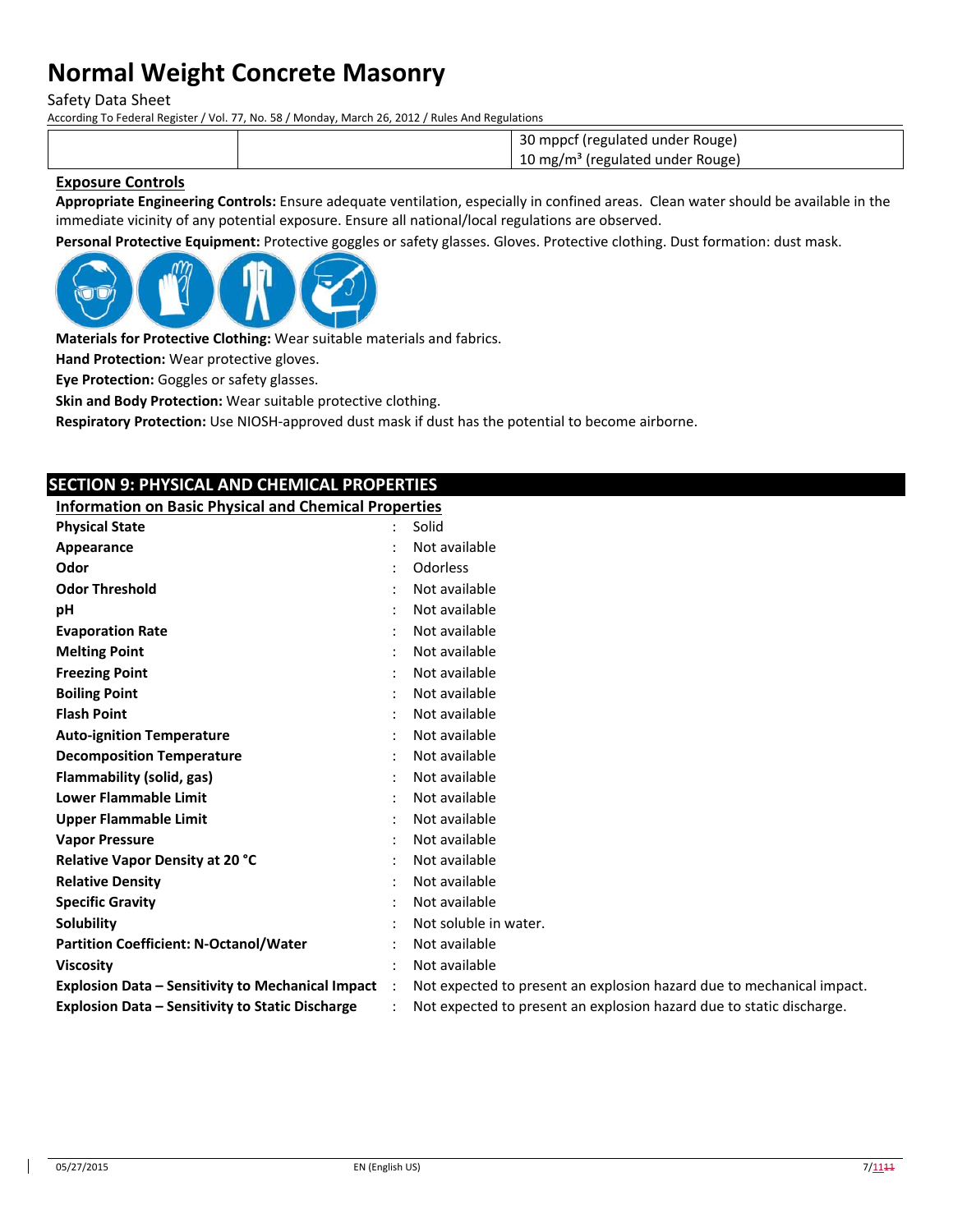Safety Data Sheet

According To Federal Register / Vol. 77, No. 58 / Monday, March 26, 2012 / Rules And Regulations

### **SECTION 10: STABILITY AND REACTIVITY**

**Reactivity:** Hazardous reactions will not occur under normal conditions.

**Chemical Stability:** Stable under recommended handling and storage conditions (see section 7).

**Possibility of Hazardous Reactions:** Hazardous polymerization will not occur.

**Conditions to Avoid:** Incompatible materials.

**Incompatible Materials:** Strong acids, strong bases, strong oxidizers.

**Hazardous Decomposition Products:** Quartz (silica) will dissolve in hydroflouric acid producing a corrosive gas, silicon tetrafluoride.

### **SECTION 11: TOXICOLOGICAL INFORMATION**

### **Information on Toxicological Effects ‐ Product**

**Acute Toxicity:** Not classified

**LD50 and LC50 Data:** Not available

**Skin Corrosion/Irritation:** Not classified

**Serious Eye Damage/Irritation:** Causes serious eye damage.

**Respiratory or Skin Sensitization:** May cause an allergic skin reaction.

**Germ Cell Mutagenicity:** Not classified

**Teratogenicity:** Not classified

**Carcinogenicity:** Not classified

**Specific Target Organ Toxicity (Repeated Exposure):** Not classified

**Reproductive Toxicity:** Not classified

**Specific Target Organ Toxicity (Single Exposure):** Not classified

**Aspiration Hazard:** Not classified

**Symptoms/Injuries After Inhalation:** Repeated exposure to respirable (airborne) crystalline silica dust will cause lung damage in the form of silicosis.

**Symptoms/Injuries After Skin Contact:** May cause an allergic skin reaction. Repeated or prolonged skin contact may cause irritation. **Symptoms/Injuries After Eye Contact:** Causes serious eye damage. Symptoms may include: Redness. Pain. Blurred vision. Severe burns.

**Symptoms/Injuries After Ingestion:** Ingestion is likely to be harmful or have adverse effects.

**Chronic Symptoms:** Repeated or prolonged exposure to respirable (airborne) crystalline silica dust will cause lung damage in the form of silicosis. Symptoms will include progressively more difficult breathing, cough, fever, and weight loss.

### **Information on Toxicological Effects ‐ Ingredient(s)**

**LD50 and LC50 Data:**

| Quartz (14808-60-7)                              |                                               |  |
|--------------------------------------------------|-----------------------------------------------|--|
| <b>LD50 Oral Rat</b>                             | > 5000 mg/kg                                  |  |
| <b>LD50 Dermal Rat</b>                           | > 5000 mg/kg                                  |  |
| Silica, amorphous (7631-86-9)                    |                                               |  |
| LD50 Oral Rat                                    | > 5000 mg/kg                                  |  |
| <b>LD50 Dermal Rabbit</b>                        | > 2000 mg/kg                                  |  |
| <b>LC50 Inhalation Rat</b>                       | > 2.2 mg/l (Exposure time: 1 h)               |  |
| Aluminum oxide (1344-28-1)                       |                                               |  |
| LD50 Oral Rat                                    | > 15900 mg/kg                                 |  |
| <b>LC50 Inhalation Rat</b>                       | $> 2.3$ mg/l/4h                               |  |
| Iron oxide (Fe2O3) (1309-37-1)                   |                                               |  |
| LD50 Oral Rat                                    | $>10000$ mg/kg                                |  |
| Quartz (14808-60-7)                              |                                               |  |
| <b>IARC Group</b>                                | $\mathbf{1}$                                  |  |
| <b>National Toxicology Program (NTP) Status</b>  | Known Human Carcinogens.                      |  |
| <b>OSHA Hazard Communication Carcinogen List</b> | In OSHA Hazard Communication Carcinogen list. |  |
| Silica, amorphous (7631-86-9)                    |                                               |  |
| <b>IARC Group</b>                                | 3                                             |  |
|                                                  |                                               |  |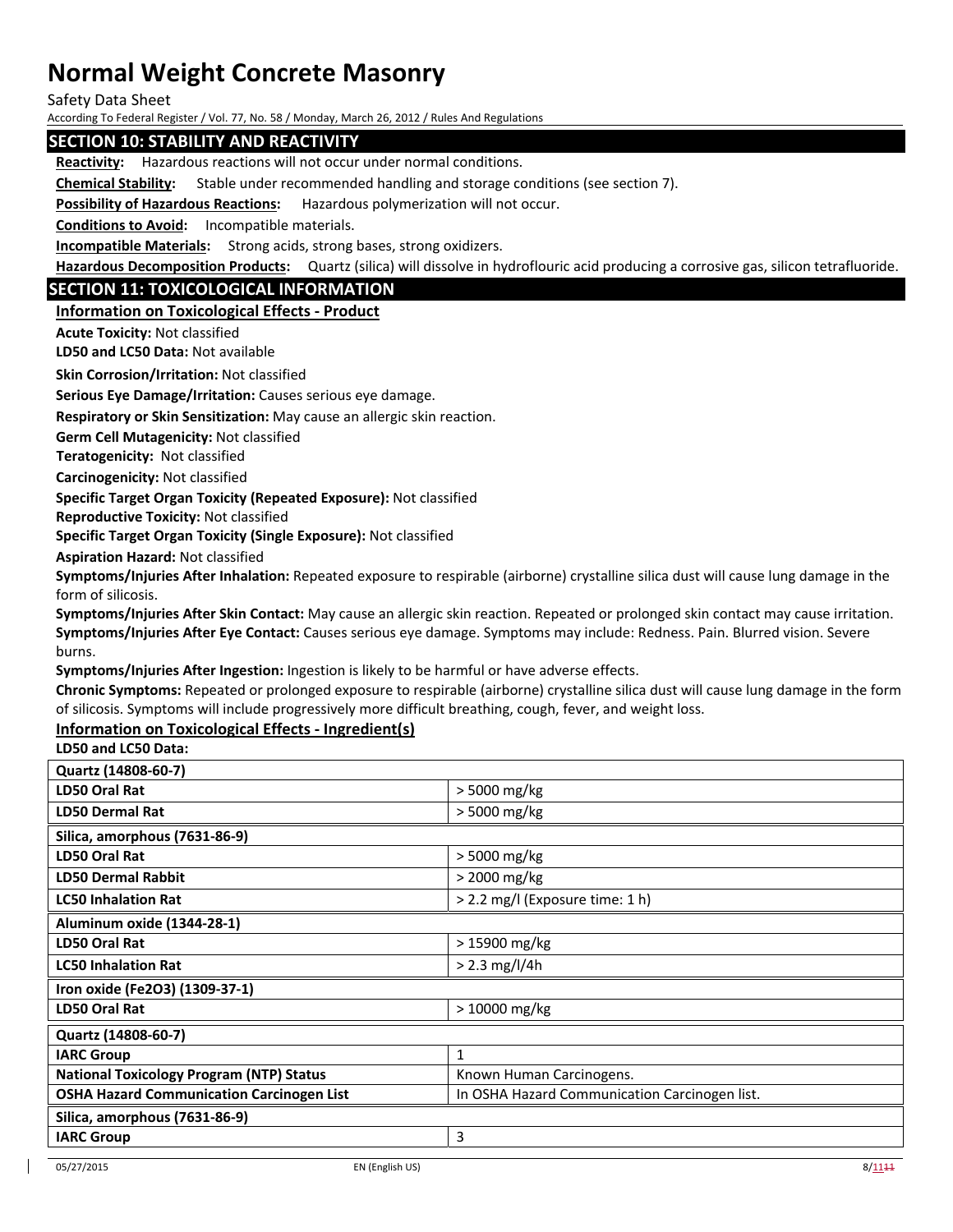Safety Data Sheet

 $\mathsf{r}$ 

According To Federal Register / Vol. 77, No. 58 / Monday, March 26, 2012 / Rules And Regulations

| Iron oxide (Fe2O3) (1309-37-1)            |  |
|-------------------------------------------|--|
| <b>IARC Group</b>                         |  |
| <b>SECTION 12: ECOLOGICAL INFORMATION</b> |  |

## **Toxicity No additional information available**

| Silica, amorphous (7631-86-9)                                                   |                               |                                                                                                                                     |  |
|---------------------------------------------------------------------------------|-------------------------------|-------------------------------------------------------------------------------------------------------------------------------------|--|
| LC50 Fish 1                                                                     |                               | 5000 mg/l (Exposure time: 96 h - Species: Brachydanio rerio [static])                                                               |  |
| EC50 Daphnia 1<br>7600 mg/l (Exposure time: 48 h - Species: Ceriodaphnia dubia) |                               |                                                                                                                                     |  |
| Aluminum oxide (1344-28-1)                                                      |                               |                                                                                                                                     |  |
| LC50 Fish 1                                                                     | $>100$ mg/l                   |                                                                                                                                     |  |
| $>100$ mg/l<br>EC50 Daphnia 1                                                   |                               |                                                                                                                                     |  |
| ErC50 (algae)                                                                   | $>100$ mg/l                   |                                                                                                                                     |  |
| <b>NOEC</b> (acute)                                                             | $> 50$ mg/l                   |                                                                                                                                     |  |
| Persistence and Degradability Not available                                     |                               |                                                                                                                                     |  |
| <b>Bioaccumulative Potential</b>                                                |                               |                                                                                                                                     |  |
| Silica, amorphous (7631-86-9)                                                   |                               |                                                                                                                                     |  |
| <b>BCF Fish 1</b>                                                               | (no bioaccumulation expected) |                                                                                                                                     |  |
| <b>Mobility in Soil Not available</b>                                           |                               |                                                                                                                                     |  |
| <b>Other Adverse Effects</b>                                                    |                               |                                                                                                                                     |  |
| Other Information: Avoid release to the environment.                            |                               |                                                                                                                                     |  |
| <b>SECTION 13: DISPOSAL CONSIDERATIONS</b>                                      |                               |                                                                                                                                     |  |
|                                                                                 |                               | Waste Disposal Recommendations: Dispose of waste material in accordance with all local, regional, national, provincial, territorial |  |
| and international regulations.                                                  |                               |                                                                                                                                     |  |
| Ecology - Waste Materials: Avoid release to the environment.                    |                               |                                                                                                                                     |  |
| <b>SECTION 14: TRANSPORT INFORMATION</b>                                        |                               |                                                                                                                                     |  |
| In Accordance with DOT                                                          | Not regulated for transport   |                                                                                                                                     |  |
| In Accordance with IMDG                                                         | Not regulated for transport   |                                                                                                                                     |  |
| In Accordance with IATA                                                         | Not regulated for transport   |                                                                                                                                     |  |
| In Accordance with TDG                                                          | Not regulated for transport   |                                                                                                                                     |  |
| <b>SECTION 15: REGULATORY INFORMATION</b>                                       |                               |                                                                                                                                     |  |
| <b>US Federal Regulations</b>                                                   |                               |                                                                                                                                     |  |
| <b>Normal Weight Concrete Masonry</b>                                           |                               |                                                                                                                                     |  |
| <b>SARA Section 311/312 Hazard Classes</b>                                      |                               | Immediate (acute) health hazard                                                                                                     |  |
|                                                                                 |                               | Delayed (chronic) health hazard                                                                                                     |  |
| Limestone (1317-65-3)                                                           |                               |                                                                                                                                     |  |
| Listed on the United States TSCA (Toxic Substances Control Act) inventory       |                               |                                                                                                                                     |  |
| Quartz (14808-60-7)                                                             |                               |                                                                                                                                     |  |
| Listed on the United States TSCA (Toxic Substances Control Act) inventory       |                               |                                                                                                                                     |  |
| <b>SARA Section 311/312 Hazard Classes</b>                                      |                               | Immediate (acute) health hazard                                                                                                     |  |
|                                                                                 |                               | Delayed (chronic) health hazard                                                                                                     |  |
| Silica, amorphous (7631-86-9)                                                   |                               |                                                                                                                                     |  |
| Listed on the United States TSCA (Toxic Substances Control Act) inventory       |                               |                                                                                                                                     |  |
| Aluminum oxide (1344-28-1)                                                      |                               |                                                                                                                                     |  |
| Listed on the United States TSCA (Toxic Substances Control Act) inventory       |                               |                                                                                                                                     |  |
| Listed on United States SARA Section 313                                        |                               |                                                                                                                                     |  |
| <b>SARA Section 313 - Emission Reporting</b><br>1.0 % (fibrous forms)           |                               |                                                                                                                                     |  |
| Cement, portland, chemicals (65997-15-1)                                        |                               |                                                                                                                                     |  |
| Listed on the United States TSCA (Toxic Substances Control Act) inventory       |                               |                                                                                                                                     |  |
| SARA Section 311/312 Hazard Classes<br>Immediate (acute) health hazard          |                               |                                                                                                                                     |  |
|                                                                                 |                               |                                                                                                                                     |  |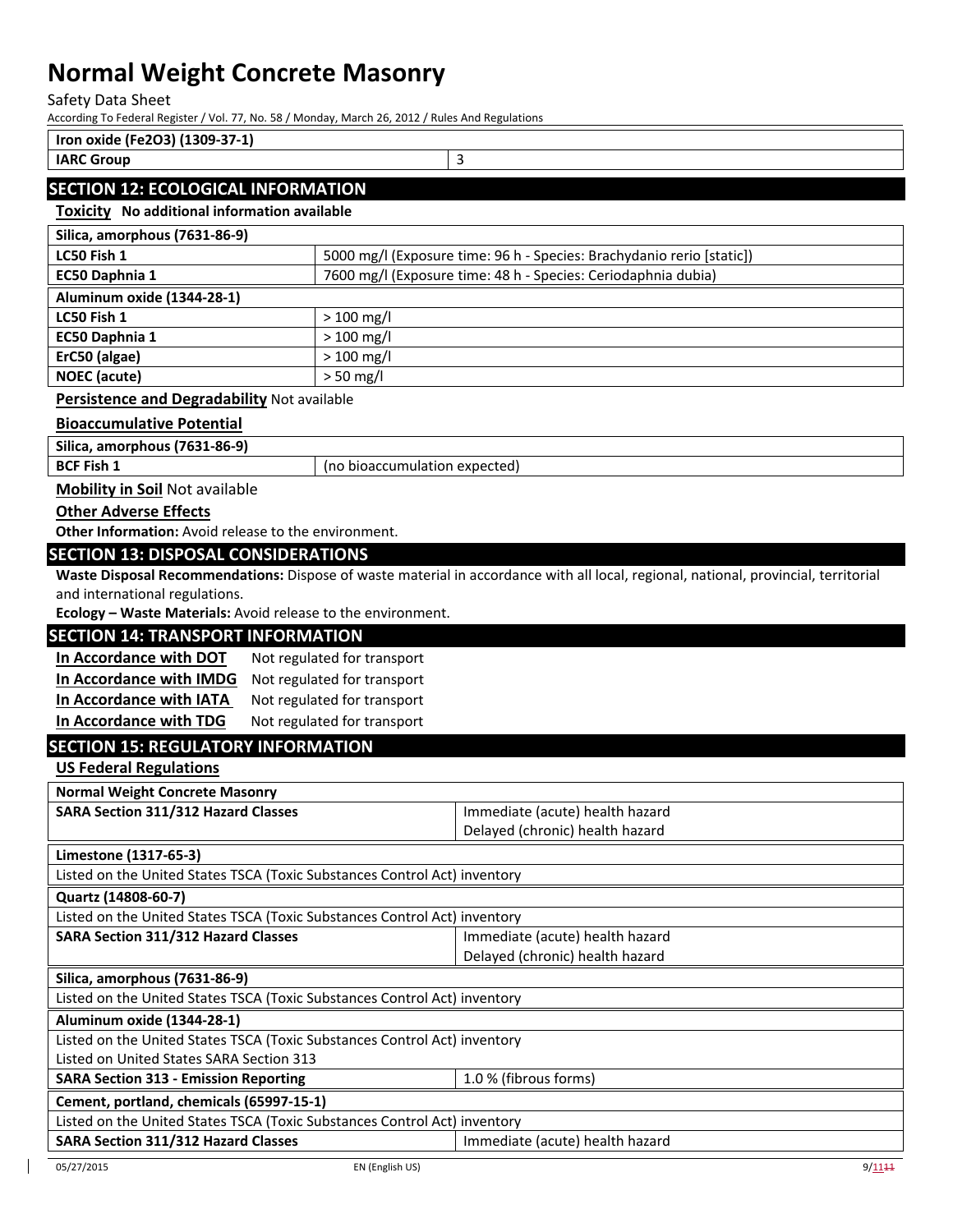### Safety Data Sheet

According To Federal Register / Vol. 77, No. 58 / Monday, March 26, 2012 / Rules And Regulations

## **Iron oxide (Fe2O3) (1309‐37‐1)**

| Listed on the United States TSCA (Toxic Substances Control Act) inventory |
|---------------------------------------------------------------------------|
|---------------------------------------------------------------------------|

## **US State Regulations**

#### **Quartz (14808‐60‐7)**

| U.S. - California - Proposition 65 - Carcinogens List | <sup>1</sup> WARNING: This product contains chemicals known to the State of |
|-------------------------------------------------------|-----------------------------------------------------------------------------|
|                                                       | California to cause cancer.                                                 |

## **Limestone (1317‐65‐3)**

| U.S. - Massachusetts - Right To Know List                             |
|-----------------------------------------------------------------------|
| U.S. - New Jersey - Right to Know Hazardous Substance List            |
| U.S. - Pennsylvania - RTK (Right to Know) List                        |
| Quartz (14808-60-7)                                                   |
| U.S. - Massachusetts - Right To Know List                             |
| U.S. - New Jersey - Right to Know Hazardous Substance List            |
| U.S. - Pennsylvania - RTK (Right to Know) List                        |
| Silica, amorphous (7631-86-9)                                         |
| U.S. - Massachusetts - Right To Know List                             |
| U.S. - New Jersey - Right to Know Hazardous Substance List            |
| U.S. - Pennsylvania - RTK (Right to Know) List                        |
| Aluminum oxide (1344-28-1)                                            |
| U.S. - Massachusetts - Right To Know List                             |
| U.S. - New Jersey - Right to Know Hazardous Substance List            |
| U.S. - Pennsylvania - RTK (Right to Know) - Environmental Hazard List |
| U.S. - Pennsylvania - RTK (Right to Know) List                        |
| Cement, portland, chemicals (65997-15-1)                              |
| U.S. - Massachusetts - Right To Know List                             |
| U.S. - New Jersey - Right to Know Hazardous Substance List            |
| U.S. - Pennsylvania - RTK (Right to Know) List                        |
| Iron oxide (Fe2O3) (1309-37-1)                                        |
| U.S. - Massachusetts - Right To Know List                             |
| U.S. - New Jersey - Right to Know Hazardous Substance List            |
|                                                                       |

### **Canadian Regulations**

| <b>Normal Weight Concrete Masonry</b>                      |                                                                                    |  |
|------------------------------------------------------------|------------------------------------------------------------------------------------|--|
| <b>WHMIS Classification</b>                                | Class D Division 2 Subdivision A - Very toxic material causing other toxic effects |  |
|                                                            | Class D Division 2 Subdivision B - Toxic material causing other toxic effects      |  |
|                                                            |                                                                                    |  |
| Limestone (1317-65-3)                                      |                                                                                    |  |
| Listed on the Canadian NDSL (Non-Domestic Substances List) |                                                                                    |  |
| <b>WHMIS Classification</b>                                | Uncontrolled product according to WHMIS classification criteria                    |  |
| Quartz (14808-60-7)                                        |                                                                                    |  |
| Listed on the Canadian DSL (Domestic Substances List)      |                                                                                    |  |
| Listed on the Canadian IDL (Ingredient Disclosure List)    |                                                                                    |  |
| <b>IDL Concentration 1%</b>                                |                                                                                    |  |
| <b>WHMIS Classification</b>                                | Class D Division 2 Subdivision A - Very toxic material causing other toxic effects |  |
|                                                            | Class D Division 2 Subdivision B - Toxic material causing other toxic effects      |  |